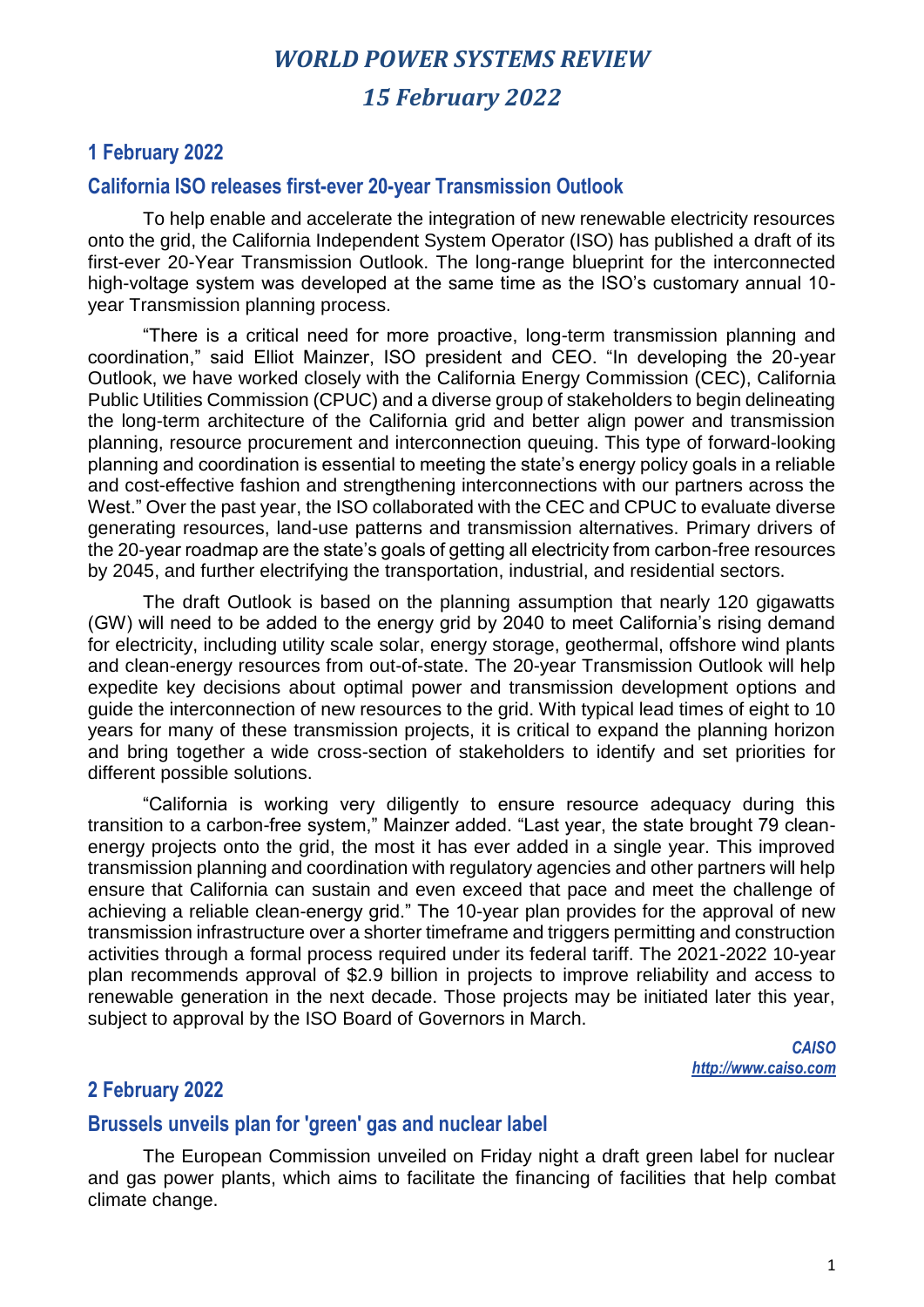# *15 February 2022*

The draft text, which has been under discussion for months and is still provisional, was sent to member states on 31 December, shortly before midnight, according to several sources contacted by AFP. It sets out the criteria for classifying investments in nuclear or gas-fired power plants for electricity generation as "sustainable", with the aim of directing "green finance" towards activities that contribute to reducing greenhouse gases. France, which wants to revive its nuclear industry - a stable, low-carbon source of electricity - and central European countries such as Poland and the Czech Republic, which need to replace their highly polluting coal-fired power stations, have been calling for such a text. Such a classification allows for a reduction in financing costs, which is crucial for the projects concerned and for the states willing to support them.

Environmentalists oppose the recognition of gas-fired power plants (which emit CO2) and nuclear power, because of the production of radioactive waste. And a small group of countries, led by Germany, have fought to exclude the atom.

But both the pro-gas and pro-nuclear groups agree that renewable energies (wind, solar, etc.), already labelled by the Commission, suffer from intermittent production and will not be able to provide low-cost electricity in the coming years, and that their production can be controlled. The Brussels proposal, consulted by AFP, sets conditions for the inclusion of nuclear and gas, including a time limit.

For the construction of new nuclear power plants, projects will have to have obtained a building permit before 2045. Work to extend the life of existing plants will have to be authorised before 2040.Guarantees regarding waste treatment and the dismantling of nuclear installations at the end of their life are also required. As regards gas, described as a "transitional energy source", investments will be recognised as "sustainable" for plants with low CO2 emissions. The Commission has set drastic thresholds: less than 100g of CO2 per kWh, a threshold that experts say is unattainable with current technologies. However, a transition period is foreseen: power plants obtaining their construction permit before 31 December 2030 will see this threshold raised to 270 g of CO2 per kWh on condition that they replace existing infrastructures that are much more polluting and meet a series of criteria.

> *Euro News http://www.euronews.com*

### **2 February 2022**

### **DOE, DHS, HUD Launch Joint Effort with Puerto Rico to Modernize Energy Grid**

The U.S. Department of Energy (DOE) today joined the Departments of Homeland Security (DHS) and Housing and Urban Development (HUD), and the Commonwealth of Puerto Rico to launch a new effort to accelerate work to strengthen the island's grid resilience and advance new initiatives to enhance Puerto Rico's energy future. The parties executed a Memorandum of Understanding (MOU) that enhances collaboration among federal agencies and the Commonwealth, and kickstarts the PR100 Study. The PR100 Study is a community-driven and locally tailored roadmap to help Puerto Rico meet its target of 100% renewable electricity, improve power sector resiliency, and increase access to more affordable energy and cleaner air. Dozens of grid modernization projects will start construction this year, and Puerto Rico's utility will sign contracts for at least 2 GW of renewable energy and 1 GW of energy storage projects. The Biden-Harris Administration remains committed to helping states and territories reach their clean power targets to move the nation closer to achieving President Biden's 2050 goal of a net-zero carbon economy.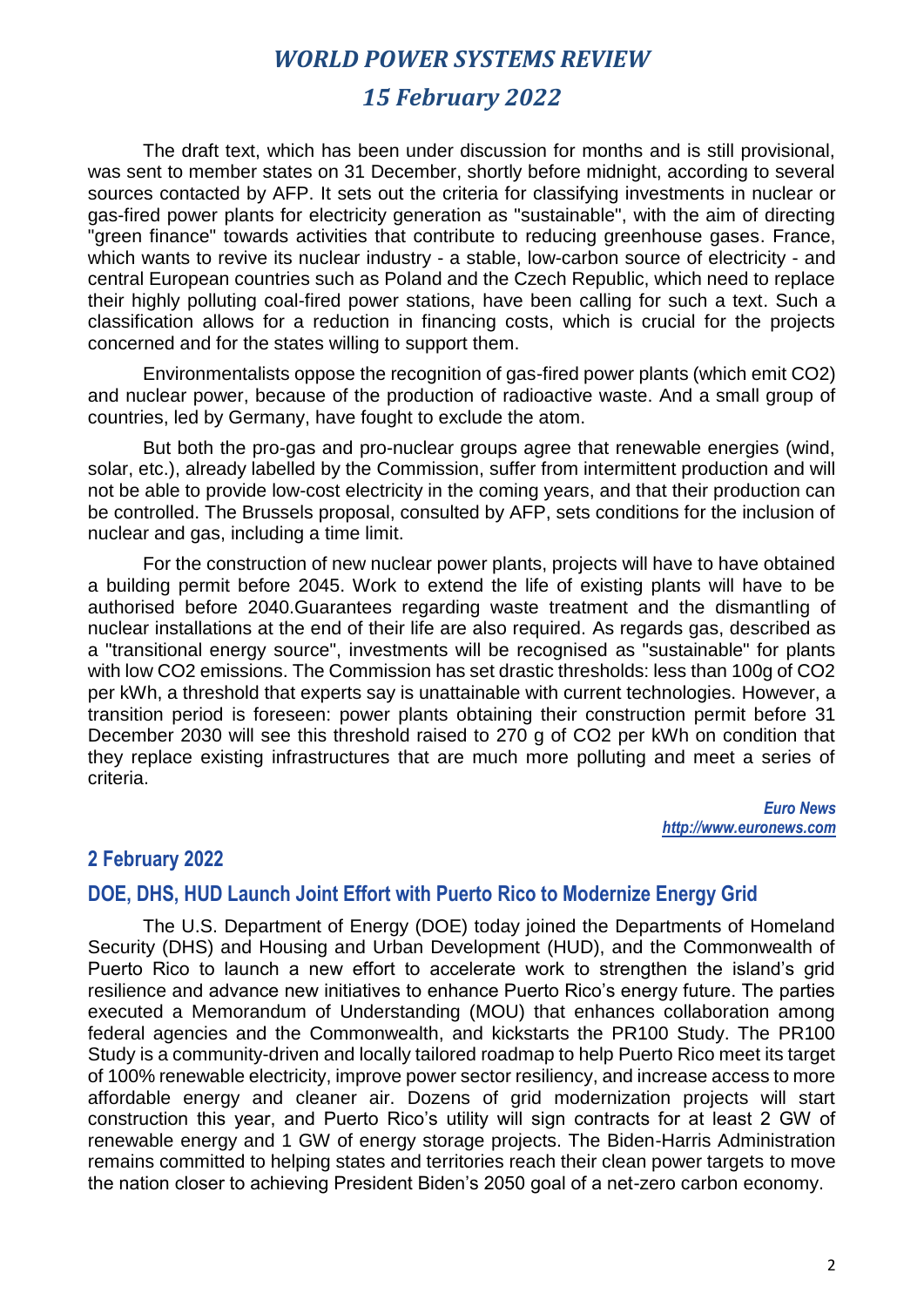# *15 February 2022*

"The Biden-Harris Administration is helping Puerto Rico strengthen the island's resilience, and in the process unlock its potential for cheap and abundant renewable energy," said Secretary of Energy Jennifer M. Granholm. "Today's commitments and the launch of the PR100 Study show that 2022 will be a year of action to modernize Puerto Rico's grid and increase energy resilience as we accelerate our work with Puerto Rico to execute data-driven, community-tailored pathways towards 100% clean electricity. DOE is proud to partner with Governor Pierluisi to help deliver a more reliable grid, good-paying jobs, lower utility bills, and healthier air to the more than 3 million American citizens living in Puerto Rico."

From emergency restoration to planning for the long-term recovery of Puerto Rico's energy sector, DOE, DHS through FEMA, and HUD have been providing hands-on technical assistance to help Puerto Rico plan and prepare to execute over \$12 billion in Federal recovery and grid modernization funds, efforts that are delivering concrete change in 2022:

• First FEMA Permanent Work Projects Will Begin Construction – FEMA, the Central Office for Recovery, Reconstruction and Resilience (COR3), the Puerto Rico Electric Power Authority (PREPA), and LUMA Energy have established working groups and collaboration processes to reconstruct the island's electric grid. It is expected that at least 138 projects will be under construction bidding or have begun initial construction activities, including island-wide substation repairs, the replacement of thousands of streetlights across five municipalities, and the creation of an early warning system to improve dam safety.

• Clean Energy Projects Will Move Toward Construction – To achieve its clean energy goals, Puerto Rico is procuring 3750 MW of renewable energy and 1500 MW of energy storage, enough clean energy to power over 1 million homes. Over the last year, DOE has provided technical assistance to the Government of Puerto Rico to align the procurement process with global best practices and ensure access to capital to ultimately lower electricity costs for ratepayers who currently pay twice the national average. PREPA is currently in final negotiations of the first tranche of proposed projects: 844 MW of renewable energy, 220 MW of energy storage, and two Virtual Power Plants.

• Implementation of \$1.9 billion in HUD grant funding for electrical power system improvements and enhancements – In 2022, the Puerto Rico Department of Housing (PRDOH) will implement an action plan to enhance electrical system reliability and resilience. Puerto Rico's proposed plan includes the development of both small and large microgrids. The action plan, funded through HUD's Community Development Block Grant (CDBG) disaster recovery program and developed with assistance from DOE, focuses on community investments for vulnerable populations and low-and moderate -income households.

• Emergency Preparedness Tool Will Launch Ahead of the 2022 Hurricane Season – DOE and the Pacific Northwest National Laboratory (PNNL) are developing a tool that will combine detailed models of the Puerto Rico electric system with hurricane forecasting to help the Government of Puerto Rico better prepare in the days leading up to a hurricane in order to accelerate the immediate response and save lives. This tool is being developed specifically for Puerto Rico in close partnership with the utility.

As dozens of new energy recovery projects move rapidly towards construction, DOE is leveraging the world-class expertise and advanced modeling capabilities of its National Labs with the launch of the Puerto Rico Grid Resilience and Transition to 100% Renewable Energy (PR100) Study, designed to ensure that funded energy recovery actions align with Puerto Rico energy policy and resilience needs, are coordinated across sectors, and align with industry best practices. Led by the National Renewable Energy Laboratory (NREL), the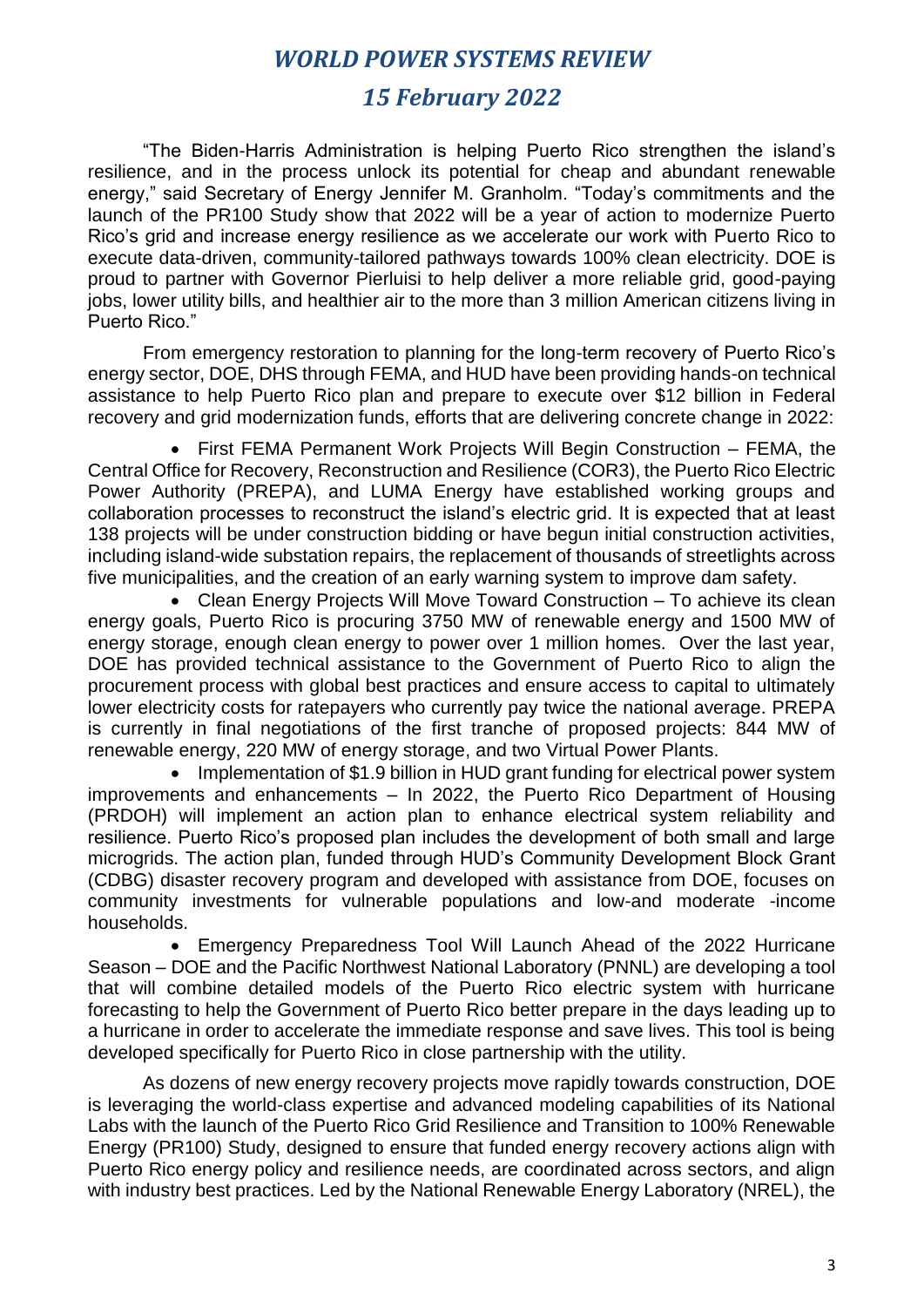# *15 February 2022*

study will connect local decisionmakers and communities with tools, training, and analytical support to enable planning and operation of the Commonwealth's power grid with greater resilience against disruption as it moves toward its 100% renewable energy goal.

> *DOE http://www.energy.gov*

### **2 February 2022**

### **China and Argentina sign nuclear project deal**

The nuclear power plant, to be sited near Lima, about 100 kilometres north west of Argentina's capital, Buenos Aires, will use China's Hualong One technology - the HPR1000 reactor, which will use enriched uranium as fuel and light water as coolant and moderator, with a rated gross power of 1200 MWe and an initial life of 60 years.

The contract was signed by the director of Nucleoeléctrica Argentina José Luis Antúnez and CNNC President Yu Jianfeng in an online event also attended by the countries' ambassadors to each other, and other dignatories. It is part of cooperation agreements between the two countries, including the one signed in 2015 for cooperation on the construction project for a pressurised water reactor in Argentina.

The two companies said it was the beginning of a new cycle of cooperation and mutual understanding "which both companies foresee will be of auspicious prosperity for both nations, allowing the strengthening of ties for the peaceful development of nuclear energy generation, nuclear science and technology and industrial development". In a statement, CNNC said it was a deal that would help "green and low-carbon development, jointly address climate change, help achieve the global goal of carbon peaking and carbon neutrality and jointly build a nuclear energy community with a shared future for mankind".

Hualong One is a third generation nuclear power plant jointly developed by China National Nuclear Corporation and the China General Nuclear Power group. The development in Argentina will be the second outside China, following one in Karachi in Pakistan. The construction project is part of Argentina's nuclear action plan agreed in June, which involves an investment of more than USD8 billion. Argentina's nuclear sector has three pressurised heavy water reactors with a total generating capacity of 1641 MWe across the Atucha 1, Atucha 2 and Embalse power plants.

> *World Nuclear News http://www.world-nuclear-news.org*

### **3 February 2022**

#### **Iberdrola's 880MW pumped hydro plant in Portugal to go online in mid-2022**

Iberdrola expects its 880MW pumped hydro plant at the Tâmega energy storage complex in northern Portugal to become fully operational in the middle of this year. It has just connected the first of four 220-MW turbines at the Gouvães hydroelectric power plant, which will provide 880MW of pumped hydro energy storage (PHES) alongside two run-ofriver hydroelectric plants which bring the complex's total hydoelectric power to 1,158MW. Gouvães and one other will go online in mid-2022 while a third will start in mid-2024.

The Gouvães plant will increase Portugal's pumped hydro power by 30% from where it is today. The Tâmega energy storage complex is being built on the Tâmega river with €1.5 billion (US\$1.69 billion) of investment by Iberdrola, with the help of a €650 million loan from the European Investment Bank (EIB). It will be able to produce 1,766 GWh per year and will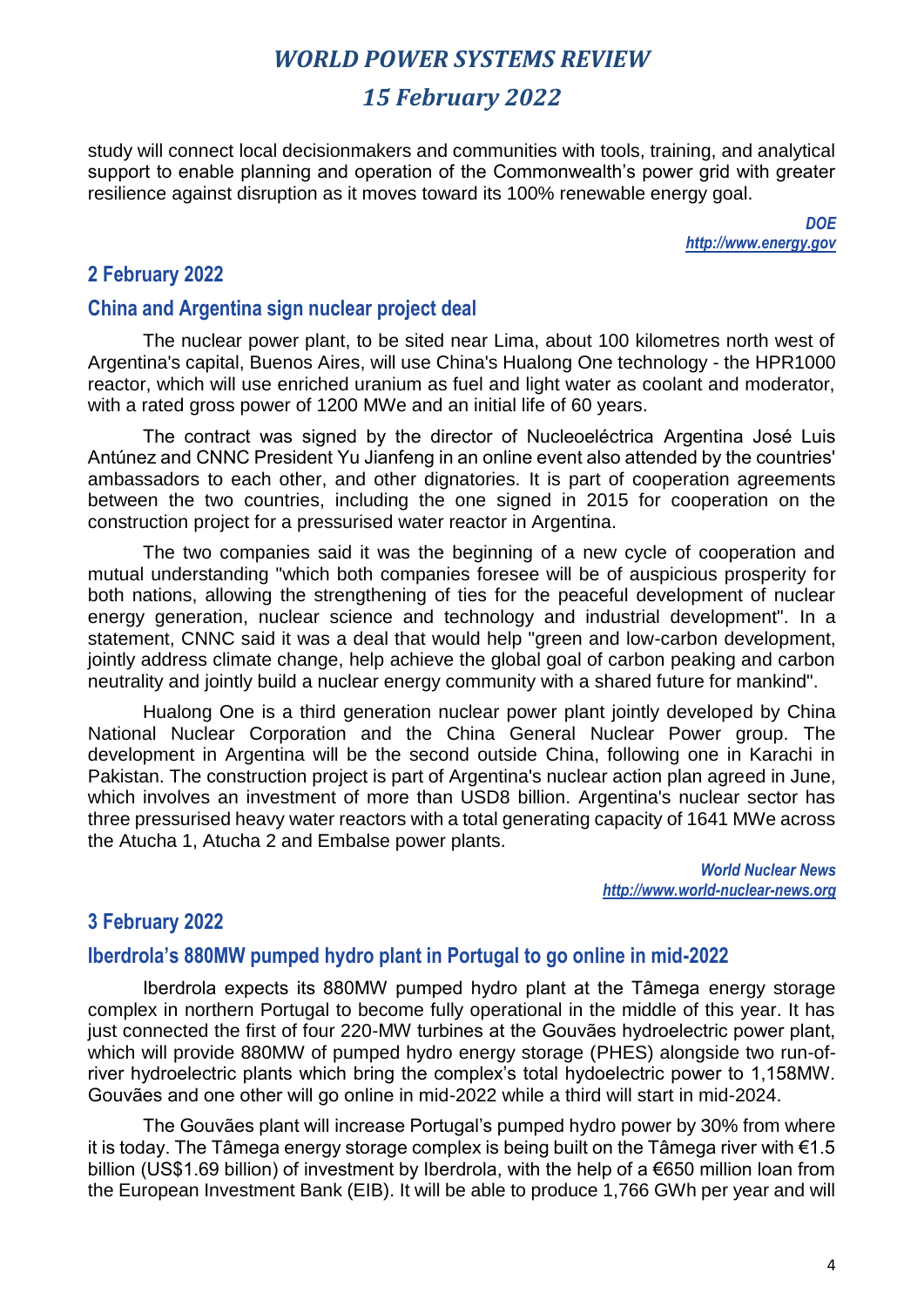# *15 February 2022*

be a hybrid plant with two attached wind farms totalling 300MW. The wind power will partially be used to drive the water back up to the Gouvães reservoir, as well as being fed into the grid. The Gouvães plant ranks as one of the larger pumped hydro projects of recent years.

It is the same size as a recently proposed 900MW project in Wyoming, US, and a bit smaller than India's 1.2GW project in Andra Pradesh. The latter will be combined with 2GW of solar and 400MW of wind power, awarded to developer Greenko through a competitive tender process, recorded as the lowest priced renewables-plus-storage project in the world when it was approved in 2018.

Australia's first new pumped hydro project in nearly 40 years is 250MW and currently under construction. Elsewhere a 500MW project in California and a 450MW project in Scotland are at different stages of gaining approval. Tâmega will provide around half the pumped hydro power of the largest existing pumped hydro plant in Europe, the 1,780MW Cortes-La Muela in Valencia, Spain, which was built in the 80s.

> *Energy Storage News http://www.energy-storage.news*

### **7 February 2022**

### **Robot dog for PV plant monitoring**

Spanish renewable energy company Acciona is using a robot dog to monitor the performance of a utility scale solar plant it is operating in the Desert of Atacama, in northern Chile.

Called Spot, the robot is being used as a replacement for drones, the company explained. "The maximum payload of a drone can be about five kg, while Spot can carry almost 15 kilos," said Carlos Crespo, head of Acciona's robotics and artificial intelligence group. He also explained that drones are able to move faster than Spot and, however, their batteries usually last only up to 30 minutes of autonomous operation, while the robot dog can operate for up to 90 minutes.

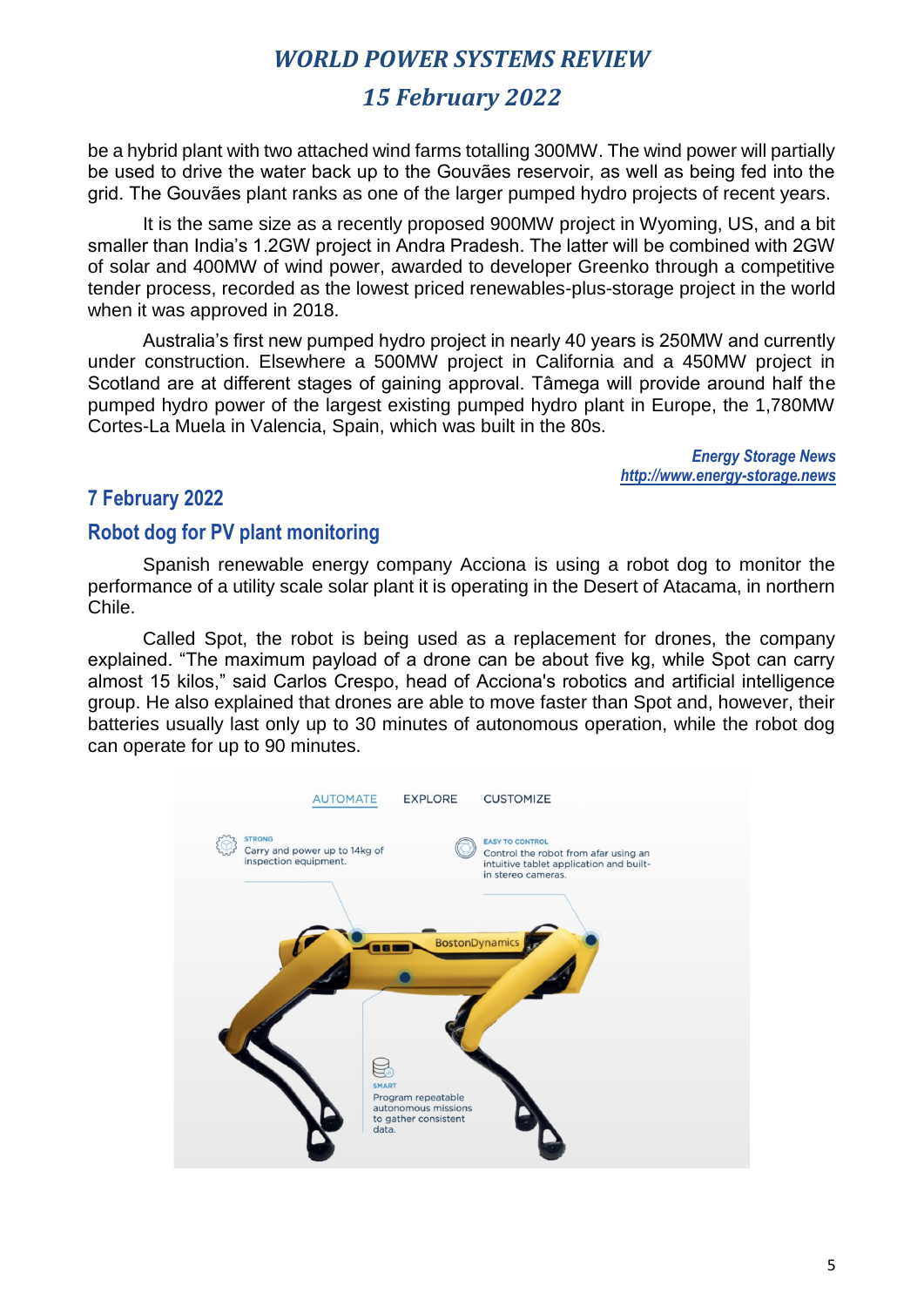# *15 February 2022*

The device has a built-in thermal vision system that generates thermographic reports on the status of the different PV plant components, as it walks between the panel rows following a programmed route. According to the robot developer – US-based Boston Dynamics – the big benefit of the robot legs is that they are terrain-independent.

"A robot with legs has the most traversability, and it can be used regardless of the type of terrain at a given site. And Spot's built-in, state-of-the-art navigation stack – all of the software and the hardware that the robot needs to get from point A to point  $B - iS$  quickly making Spot the 'go-to' resource," the company said in a statement.

Boston Dynamics sold its first robot dog in 2020 at a price of \$74,500. It has been used so far by various industries for a wide variety of applications. Initially, Spot was used to inspect the construction works of active infrastructure tunnels, according to the US manufacturer. Acciona decided to incorporate the quadrupedal robot into its operations in 2019.

> *pv-magazine http://www.pv-magazine.com*

### **7 February 2022**

### **NGESO's Voltage Pathfinder results in multi million pound consumer savings and delivers engineering solutions needed for tomorrow's greener grid**

National Grid ESO has today announced the results of the Pennines Voltage Pathfinder worth £22.5m, securing reactive power capability until 2034 and saving consumers millions of pounds. As part of introducing greater competition onto the network, National Grid ESO's second voltage pathfinder compares market-based solutions against transmission owner solutions.

Dogger Bank C's transmission asset and National Grid Electricity Transmission (NGET) will between them provide 700 MVAr of reactive power capability in the North East of England and West Yorkshire regions between 2024 and 2034.

Julian Leslie, Head of Networks at National Grid ESO said: "These services take us another step closer to 100% zero carbon operation, showcasing Britain's innovation in engineering and driving competition within the system, ultimately saving consumers millions of pounds. Reactive power capability is vital for managing voltage and being able to operate a zero carbon system of the future so we're excited to see that an offshore wind farm's transmission asset will deliver reactive power to support the wider network for the first time in Britain."

As Britain's system operator, National Grid ESO has an obligation to ensure that voltage is managed within strict guidelines to ensure the safe and secure provision of electricity to consumers and businesses. The Voltage Pathfinder identified two areas where reactive power solutions would be needed in the years ahead and introduced competition to ensure the most cost-effective services were selected.

In the North East of England, Dogger Bank C wind farm's transmission asset will help stabilise voltage on the grid after the expected closure of Hartlepool nuclear power station in March 2024. In the West Yorkshire area, the Pathfinder process found that the counterfactual submitted by NGET was the most economic option for the ESO to manage voltage in the best interests of consumers.

NGET's delivery of shunt reactors at high voltage substations, will provide a reactive power service following the closure of other power stations in the area.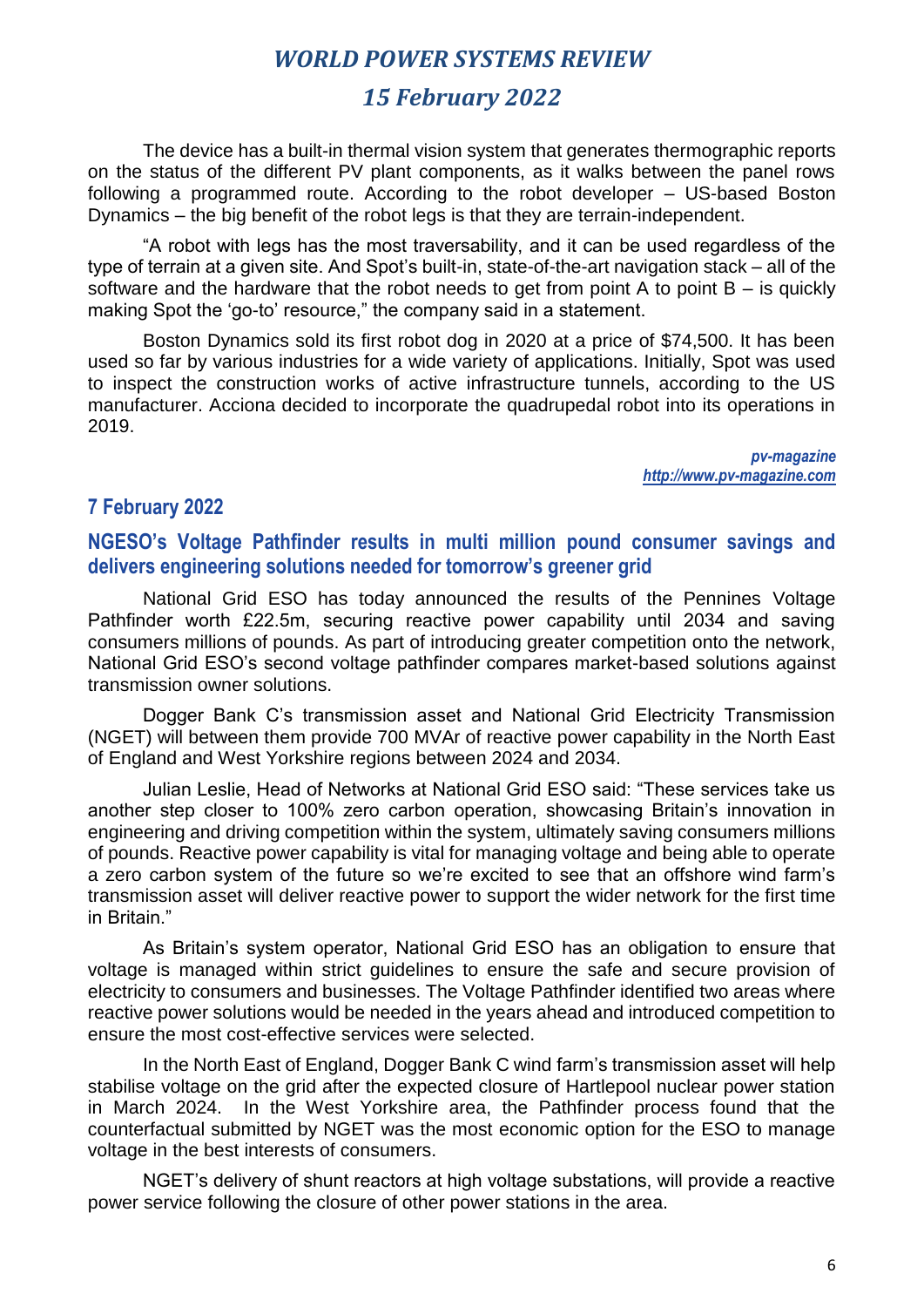# *15 February 2022*

Lydia Ogilvie, Director of Network Strategy and Operations at National Grid Electricity Transmission (NGET) said: "As agreed with the ESO and Ofgem we cannot bid into the pathfinder process in the way other market participants can. Our agreed role for this pathfinder has been to provide a baseline to enable the ESO to compare the economic benefits of a fixed-term contract to a long-term regulated asset solution. The analysis undertaken by ESO in this instance suggests that there is an economic case for NGET to develop 500 MVAr reactive capability in West Yorkshire. We will work with ESO and Ofgem to further understand the results and the consumer savings outlined and progress with the required projects to deliver the best outcomes for consumers."

Steve Wilson, SSE Renewables Project Director for Dogger Bank Wind Farm, said: "Dogger Bank Wind Farm is continually pushing the boundaries of what can be achieved through the delivery of an offshore wind farm, breaking records and setting new milestones here in the UK and globally.

"Today's announcement that Dogger Bank C will become the first UK offshore wind farm to use the functionality of its transmission assets to support National Grid ESO in balancing the network at the lowest cost is further proof of the outstanding innovation that our Dogger Bank team continually strives to deliver. It also demonstrates the significant positive impact that offshore wind energy, and Dogger Bank in particular, is having on delivering the UK's net zero carbon electricity system while driving down long-term energy costs for British consumers."

> *NGESO http://www.nationalgrideso.com*

### **8 February 2022**

### **Ireland: New record for wind-generated electricity reached on Saturday**

A new record for wind-generated electricity was reached on Saturday, according to the operator of the national electricity grid, Eirgrid. In a statement this afternoon, Eirgrid said the record high of 4,584 megawatts was reached on Saturday at 1:15pm, which it noted was just before Ireland kicked off against Wales at the Aviva Stadium.

This was equal to 86% of demand across the island at the time. It surpasses a previous record of 4,489 megawatts reached in February last year. "For over 24 hours from Saturday morning, engineers in our control centres in Belfast and Dublin managed a power system that comprised over 70% wind power," said Eirgrid Chief Executive Mark Foley.

> *RTE http://www.rte.ie*

### **8 February 2022**

### **China: Sinopec Completes Carbon Capture Project**

Sinopec has completed the construction of China's first megaton carbon capture, utilization and storage (CCUS) project. This will reduce carbon emission by 1 million tons per year, the equivalent of planting nearly 9 million trees and shutting down 600,000 economy cars.

The construction of the Project was initiated in July, 2021 and is consisted of two parts – Sinopec Qilu's carbon dioxide capture and Shengli Oilfield's carbon dioxide displacement and storage. The carbon dioxide captured by Sinopec Qilu will be transported to Shengli Oilfield for further displacement and storage via green transport mode, achieving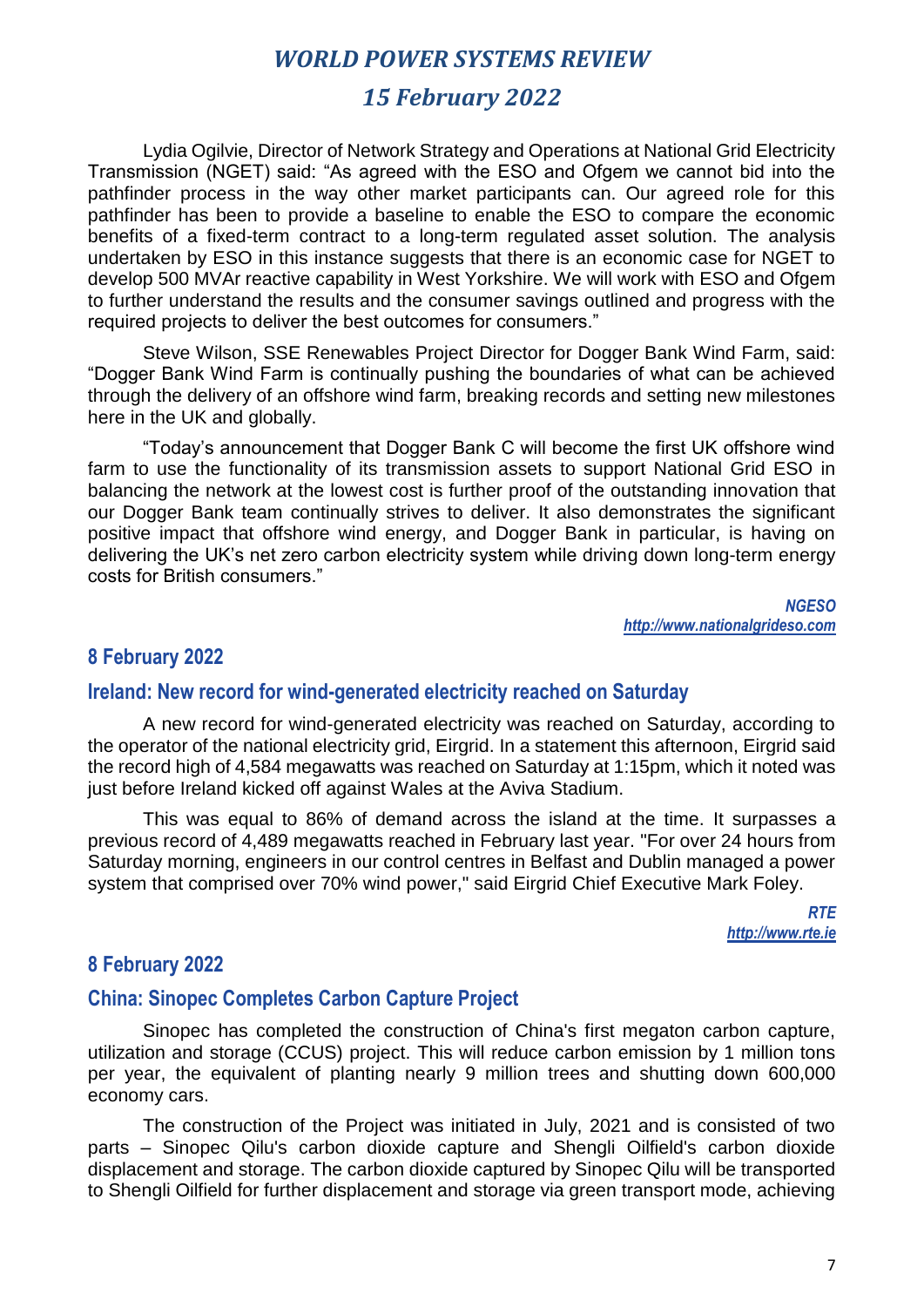# *15 February 2022*

an integrated application of carbon capture, displacement and storage to seal the carbon dioxide underground and drive the oil out – turning the waste into treasure.

Sinopec Qilu has newly constructed a liquid carbon dioxide recovery and utilization unit with a capacity of 1 million tons per year, which includes compression unit, refrigeration unit, liquefaction refining unit and supporting facilities to recover carbon dioxide from the tail gas of coal-to-hydrogen plant with a purification rate of over 99 percent.

Between now and 2025, Sinopec will build another megaton CCUS demonstration project in partnership with Sinopec Nanjing Chemical Industries Co., Ltd. in its affiliated Sinopec East China oil and gas fields and Sinopec Jiangsu Oilfield to achieve the industrialized development of CCUS and widen the prospects as China advances to achieve carbon peak and carbon neutrality.

> *World Energy http://www.world-energy.org*

## **10 February 2022**

### **Brazil: contract signed allowing resumption of Angra 3 works**

Electronuclear said the consortium made up of Ferreira Guedes, Matricial and ADtranz can now press ahead with the work to complete unit 3 of the Angra nuclear power plant in Rio de Janeiro. The consortium was chosen last July after a successful bid of BRL292 million (USD56.1 million) for the tender. After completing the appeal stages, the three companies successfully underwent a compliance assessment, before the Electronuclear board, at the end of January, approved the signing of the contract.

Electronuclear said: "With the contract signed the consortium will start mobilising the construction site to, soon, restart the construction of the plant." The so-called critical path acceleration plan includes the completion of the concrete superstructure of the Angra 3 reactor building. The company added: "In addition, an important part of the electromechanical assembly will be carried out, which includes the closing of the containment steel sphere and the installation of the used fuel pool, the polar bridge and the semi-gantry crane."

There will be a separate tender held to complete the civil works and electromechanical assembly of the plant. Construction of the unit was halted for a second time in 2015, but is 65% complete. Electronuclear said last July it hopes to start operations in November 2026.

> *World Nuclear News http://world-nuclear-news.org*

### **10 February 2022**

#### **France remains Europe's biggest power exporter despite winter imports**

France maintained its position as the biggest net exporter of power in Europe in the second half of 2021, despite an extreme reliance on imports at the beginning of winter.

The French situation caused additional stress on European power prices, whereas during the summer, French exports mitigated the impact of the gas crisis. That was the standout highlight of a new report on the European electricity market by energy data analyst EnAppSys.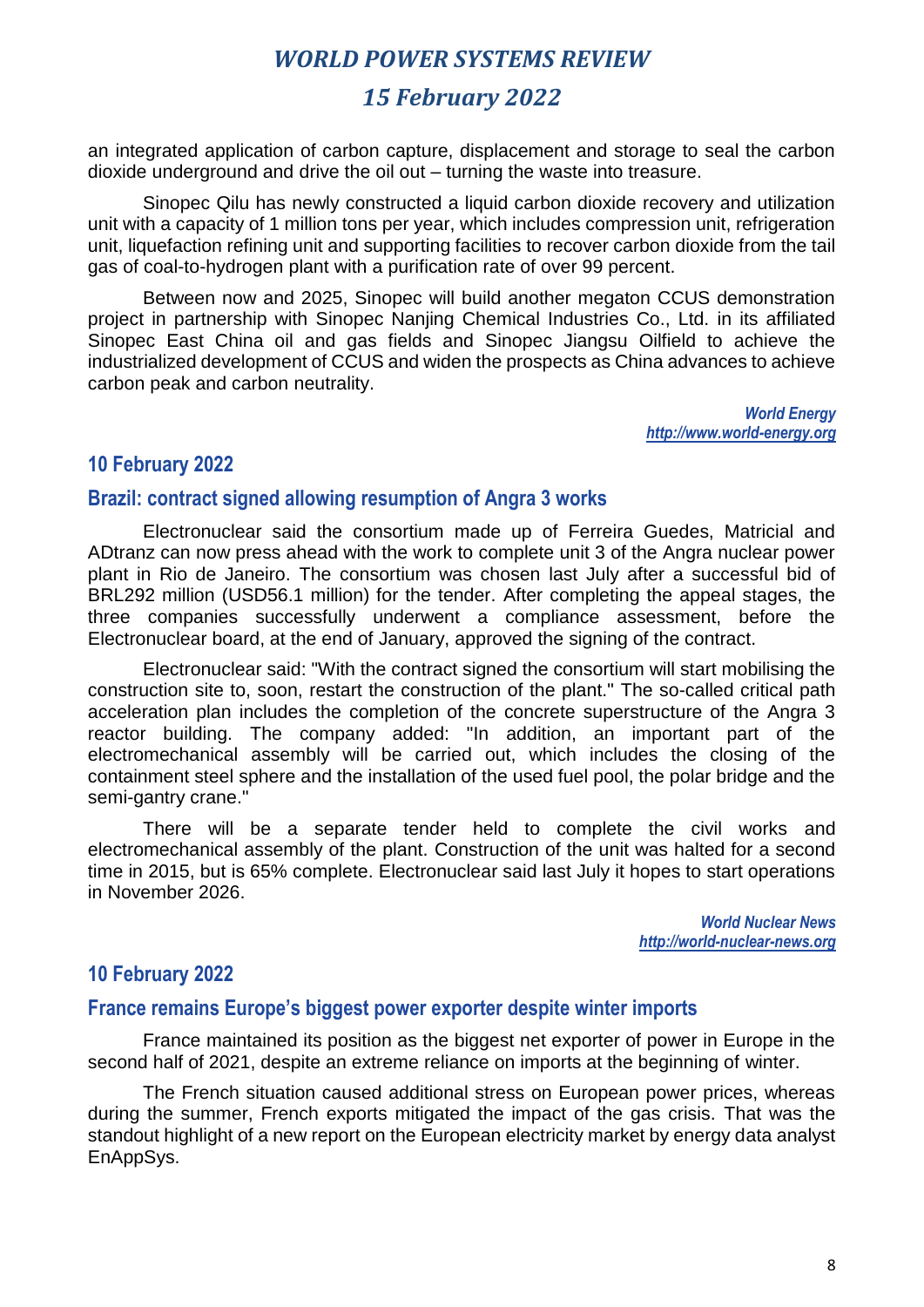## *15 February 2022*

The report describes the value of imports and exports in Europe during the last six months of 2021. It found that France's total net exports amounted to 21.5TWh, with most of the power flowing to Italy (7.5TWh) and Great Britain (6TWh).

Jean-Paul Harreman, director of EnAppSys BV, said: "Although France remained the biggest net exporter of power in Europe since the start of 2021, activity on the interconnectors changed significantly between autumn and winter. In Q3, exports from France to neighbouring countries remained consistently high, reaching an all-time largest export volume of 21.6TWh. Q4 was much more variable, and France became a major importer moving into winter as day-ahead prices rose on the continent and high French electrical heating demand pushed up prices relative to neighbouring countries over much of November and December, incentivising more flows into France. Even structural importers of French power such as Italy and Great Britain at times reversed their interconnector flows to alleviate the tightness in France. This cold December for France came alongside high demand, low wind and hydro generation, followed by a series of nuclear maintenance outages toward the end of the year, which contributed to the lowest nuclear availability levels in recent history. During this time, France mainly relied on imports from Belgium and from Spain, which switched from being a net importer to a net exporter during the last six months of the year. Peak French imports were as high as 13 GW."

The second largest net exporter across the period was Sweden with 13.8TWh, and Norway was in third place with 8TWh. This comes despite Scandinavia being hit by the coldest seasonal temperatures in 50 years from November to December, the effect of which was further amplified by the heavy electrification of heating systems in Norway.

When net exports as a percentage of demand were taken into consideration, France only exported 9.8% of its energy demand. In comparison, Bosnia ranked first with a net export of 35%, followed by Bulgaria (31%) and Czechia (24%). As a result, Sweden, which in the first half of the year was the second largest net exporter at 16% of demand, fell to fourth place in the second half of the year despite net exports increasing to 23% of demand. Italy remained the biggest net importer during the last six months of 2021, sourcing 20TWh from outside the country, of which 9.4TWh came from Switzerland and 7.5TWh from France.

Britain remained Europe's second biggest net importer, recording a net import of 12.9TWh, up slightly from 12.3TWh in the previous six months. This was sourced mainly from France (6.05TWh), with 3.47TWh imported from the Netherlands and 3.41TWh from Belgium. Potential import capacity in Britain increased by 1.4GW as the North Sea Link (NSL) came online on October 1. This is the first direct link to Norway, which generates the vast majority of its electricity from hydropower and is therefore less sensitive to carbon (EU ETS) prices. These prices increased substantially from  $\epsilon$ 57.81/tce (\$66.10) on July 1 to €79.39/tce (\$90.77) on December 31, meaning countries with a lower-carbon fuel mix benefit from relatively cheaper power and there is an increased likelihood of exports to other countries with higher prices.

Jean-Paul Harreman said: "Since the beginning of its operation, the overall trend on NSL has been the exporting from Norway to Britain at maximum capacity. Imports to Norway from Britain were seen on only 12 days across its first three months of operation (usually overnight). Originally the NSL was scheduled to operate at half capacity for the first month. However, this restriction has since continued as Statnett, the Norwegian transmission operator, claimed constraints around the interconnector station mean they are unable to export more than 700MW. This comes during a time of relatively low hydro reserves in Norway whilst the energy markets across Europe are under stress from high wholesale prices. An additional reduction in expected import capacity was suffered in Britain after a fire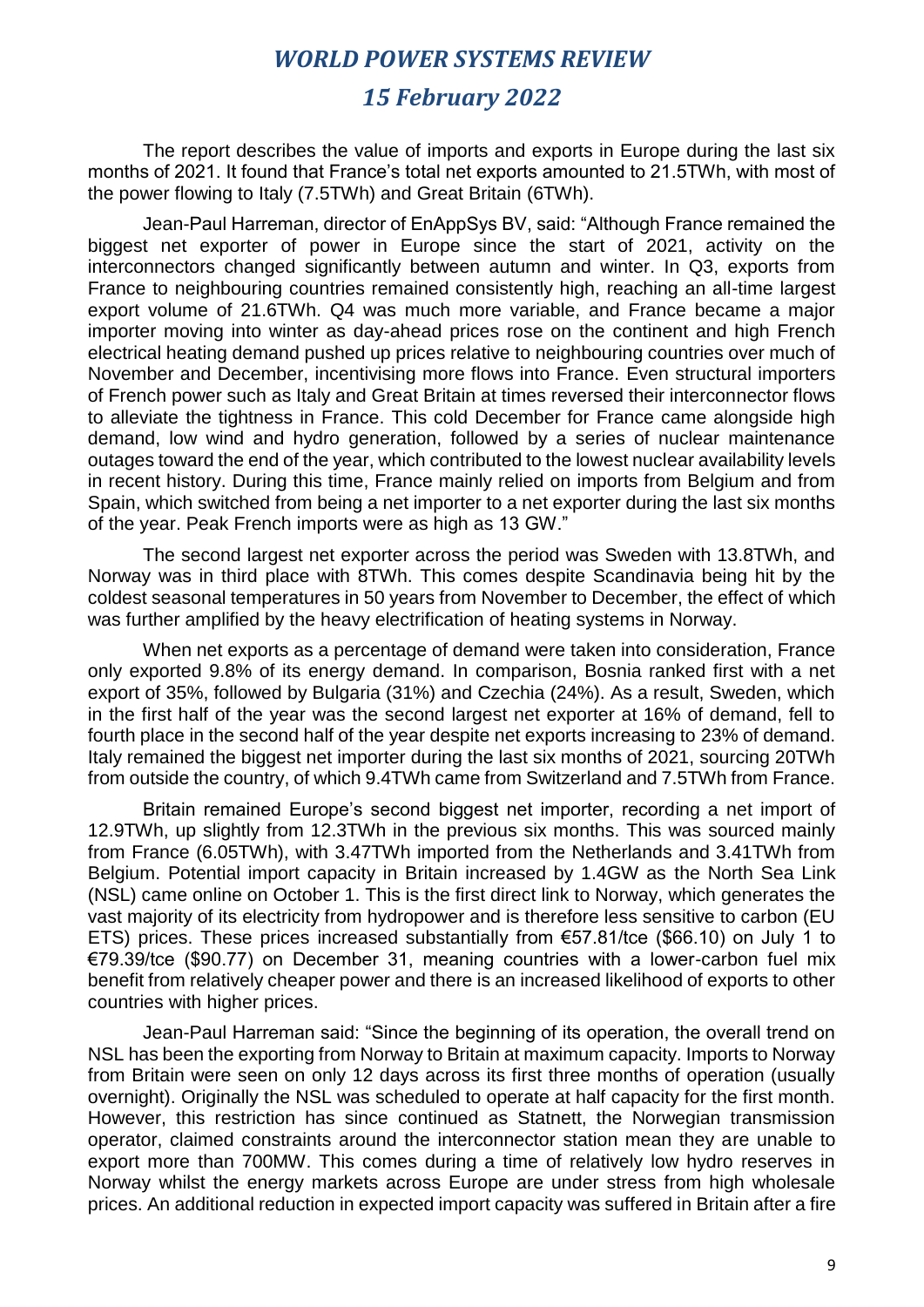# *15 February 2022*

at National Grid's IFA 1 converter station on September 15 took one 1GW bipole out of action until October, with the other still offline, which accounts in part for the reduction in French import and export volumes during the last quarter. The full 2GW capacity on IFA 1 is expected to return by March 28, 2022."

> *Power Engineering [http://www.powerengineeringint.com](http://www.powerengineeringint.com/)*

### **10 February 2022**

### **Form Energy announces partnership with Georgia Power to test 100-hour iron-air battery**

Georgia Power will collaborate with Massachusetts-based startup Form Energy to deploy an energy storage project of up to 15 MW/1500 MWh using a novel iron-air-exchange flow battery technology, the companies said Wednesday.

Form, which is backed by the Bill Gates-led investment fund Breakthrough Energy Ventures, has a battery design it says can offer up to 100 hours of electricity storage at a price of less than \$20/kWh. The partnership with Georgia Power marks the company's largest announced deployment.

In its 2022 Integrated Resource Plan (IRP) released in January, Georgia Power requested approval to own and operate 1,000 MW of energy storage by 2030 with a focus on long-duration storage. Georgia Power parent company Southern Company is an investor in Form Energy through the Energy Impact Partners firm and highlighted the company in its IRP.

> *Utility Dive http://www.utilitydive.com*

### **10 February 2022**

### **SJVN plans to build 10GW solar projects in Rajasthan, India**

Satluj Jal Vidyut Nigam (SJVN) has revealed plans to develop 10GW of solar power projects in Rajasthan, India over the next five years.The solar projects are estimated to require an investment of INR500bn (\$6.67bn). The Indian power generation and transmission company has submitted a letter of intent (LOI) in this connection to the Rajasthan state government.

SJVN plans to set up solar power projects/parks on the land banks to be assigned by Rajasthan Renewable Energy. According to SJVN, the commercial production of the projects will begin in a phased manner. The electricity produced by the facilities will be transmitted to the beneficiaries via the nearest substations. The company plans to sign power purchase agreements for the produced energy through competitive tariff-based opportunities present in the market.

It stated: "SJVN has proposed to develop Solar Power Projects in Rajasthan as the state has largest solar power potential in the country. It receives the highest solar radiation (5.72 Kwh/m2/day) and also has the highest number of more than 325 clear sunny days in a year. All these factors work in our favour of developing the Projects."

The company further stated that the solar power projects in Rajasthan will help it reach its goals of 5GW by 2023, 25GW by 2030, and 50GW by 2040. Besides, the projects will contribute simultaneously towards the Indian government's renewable capacity addition target of 500GW by the end of this decade.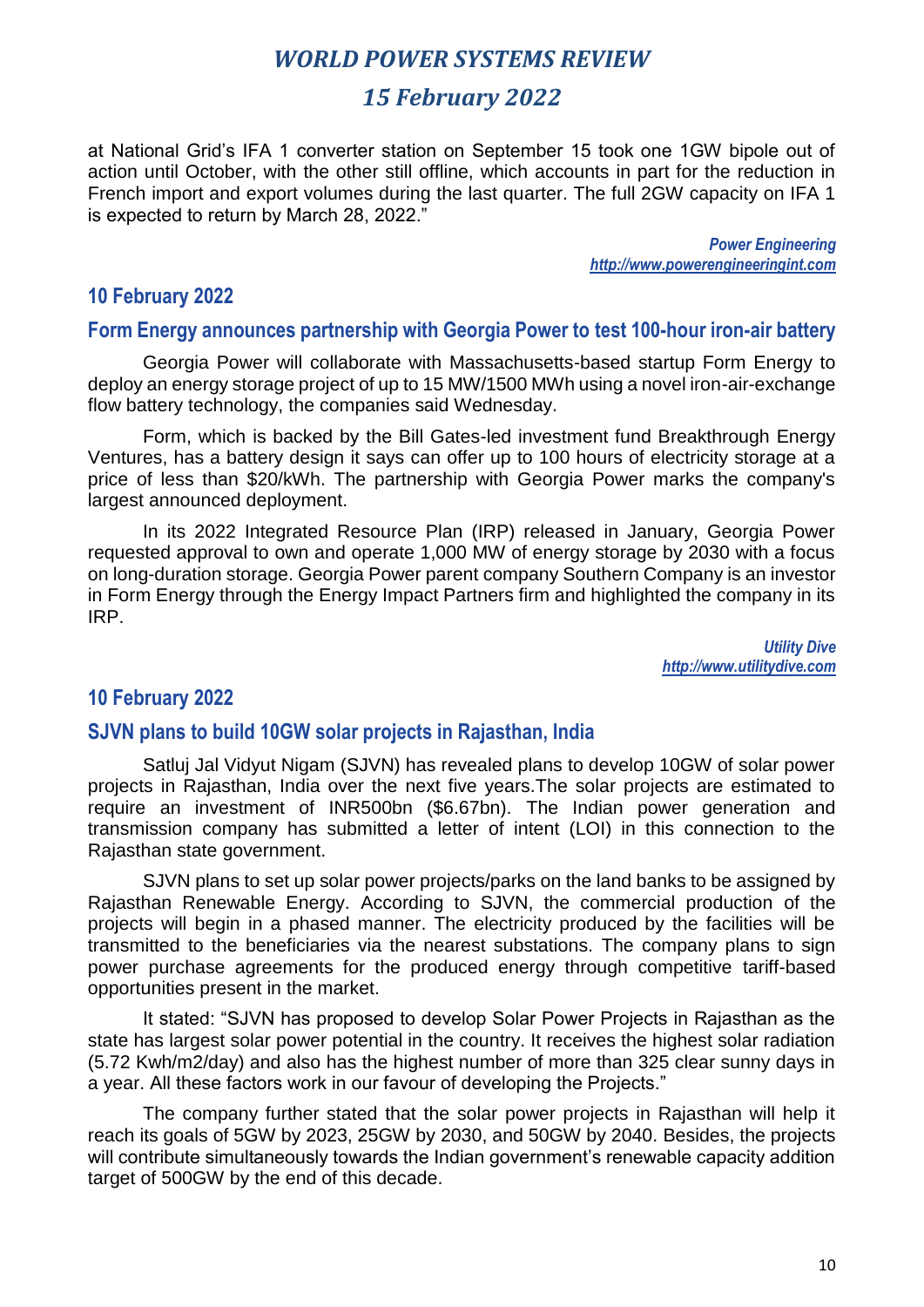# *15 February 2022*

SJVN is a joint venture between the Indian and the Himachal Pradesh governments. Founded in 1988, the public sector undertaking is mainly engaged in hydroelectric power generation and transmission. In September last year, the company received 1GW solar power project contract in the bidding organised by Indian Renewable Energy Development Agency (IREDA).

> *NS Energy http://www.nsenergybusiness.com*

### **11 February 2022**

### **DOE Establishes \$6 Billion Program to Preserve America's Clean Nuclear Energy Infrastructure**

The U.S. Department of Energy (DOE) today released a Notice of Intent (NOI) and Request for Information (RFI) on the implementation of the Bipartisan Infrastructure Law's \$6 billion Civil Nuclear Credit Program. The nuclear credit program supports the continued operation of U.S. nuclear reactors, the nation's largest source of clean power. Both the NOI and RFI are critical first steps to help avoid premature retirements of nuclear reactors across the country, preserving thousands of good-paying clean energy jobs while avoiding carbon emissions. The nuclear credit program is DOE's most recently announced program to support the President's clean energy goals and ensure that communities across the country continue to see the benefits of sustainable energy infrastructure.

Nuclear power currently provides 52% of the nation's 100% clean electricity, and the Biden-Harris Administration has identified the current fleet of 93 reactors as a vital resource to achieve net-zero emissions economy-wide by 2050. Shifting energy markets and other economic factors have already resulted in the early closure of 12 commercial reactors across the United States since 2013. These closures have led to an increase in carbon emissions in those regions, poorer air quality, and the loss of thousands of high-paying jobs.

The newly enacted Bipartisan Infrastructure Law created the Civil Nuclear Credit Program (CNC), allowing owners or operators of commercial U.S. reactors to apply for certification and competitively bid on credits to help support their continued operations. Today's RFI seeks input on the structure and execution of the CNC Program, including the certification process and eligibility criteria, invitations to submit bids for credits, and the allocation of credits.

The Department seeks input from all interested parties, including but not limited to nuclear reactor owners and operators, state and local regulators and officials, Tribes, impacted community partners, environmental advocacy groups, and other partners involved in clean energy and electric generation, distribution, and planning.

Under the law, applications must prove that the reactor will close for economic reasons and demonstrate that closure will lead to a rise in air pollution. DOE must also determine that the U.S. Nuclear Regulatory Commission has reasonable assurance that the reactor will continue to operate safely. Credits will be allocated over a four-year period beginning on the date of selection to reactors that are certified by the Department.

DOE is also issuing a Notice of Intent informing interested parties of the Department's plans to seek applications and provide potential applicants the opportunity to submit voluntary, non-binding expressions of interest in the CNC Program.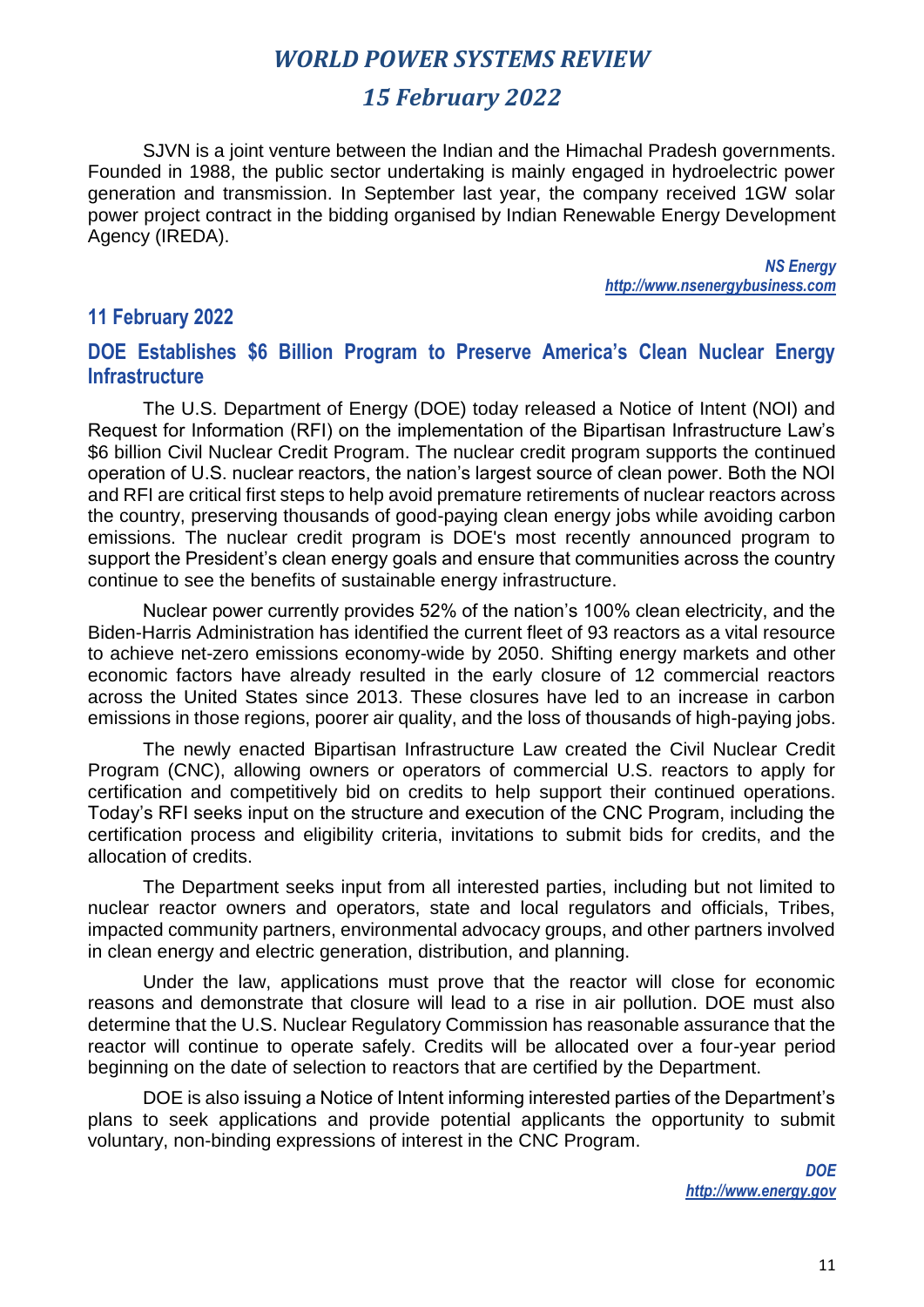# *WORLD POWER SYSTEMS REVIEW 15 February 2022*

## **11 February 2022**

### **Counterfeit parts found in U.S. nuclear plants -inspector general**

Counterfeit parts have been discovered in U.S. nuclear plants, potentially increasing the risk of a safety failure, the inspector general of the federal nuclear industry regulator said in a report released on Thursday.

The report is a blow to a U.S nuclear industry that has shrunk in recent years due to competition from renewable power and plants that burn natural gas and lingering public concerns following high-profile mishaps including a 2011 tsunami at Japan's Fukushima plant. "Counterfeit parts are safety and security concerns that could have serious consequences in critical power plant equipment required to perform a safety function," the report from the inspector general's office of the Nuclear Regulatory Commission (NRC) said.

The report, which looked into concerns that the counterfeit parts are present in most, if not all power plants, sampled a plant in each of the NRC four regions and found data showing fake parts were used in a plant in the U.S. Midwest. In addition, it said a "well placed NRC principal" told the inspector general about two component failures at plants in the U.S. Northeast that plant operators determined involved fake parts. And a recent inspector general audit report revealed that the parts are present at nuclear operating plants, it said without further details.

U.S. Department of Energy staff had identified more than 100 incidents involving counterfeit, fraudulent or suspect items (CFSI) in agency reactors in fiscal year 2021 alone, the report said. Counterfeit parts found at reactors have included an emergency service water pump shaft, temperature sensors used to identify steam line breaks, and breaker switches meant to prevent fires, it said. The report did not name nuclear reactors involved or the origin of the parts.

The report added that the NRC may also be underestimating the number of counterfeit parts in plants "because it does not require licensees to report CFSI except in extraordinary circumstances, such as those involving the failure of equipment that performs a significant safety function." The NRC said it is reviewing the report. "While the report's findings include the ongoing presence of CFSI at U.S. reactors, nothing in the report suggests an immediate safety concern," said spokesperson Scott Burnell. "The NRC's office of the Executive Director for Operations is thoroughly reviewing the report and will direct the agency's program offices to take appropriate action."

The Department of Energy did not immediately respond to a request for comment. An advocacy group said the report shows the NRC needs to work harder to counter the problem. "This troubling report shows that the NRC needs to do much more to ensure that counterfeit or fraudulent parts with potentially dangerous defects are kept out of US nuclear power plants -- including strengthening requirements for plant owners to report and correct such problems as soon as they are discovered," said Edwin Lyman, director of nuclear power safety at the Union of Concerned Scientists, nonprofit group.

The administration of President Joe Biden has said it believes nuclear reactors will play an important role in decarbonizing the nation's economy to fight climate change, because they do not emit significant amount of greenhouse gases. Nuclear power backers also point out that reactors do not release particulate pollution, which fossil fuel plants do, that can harm human health.